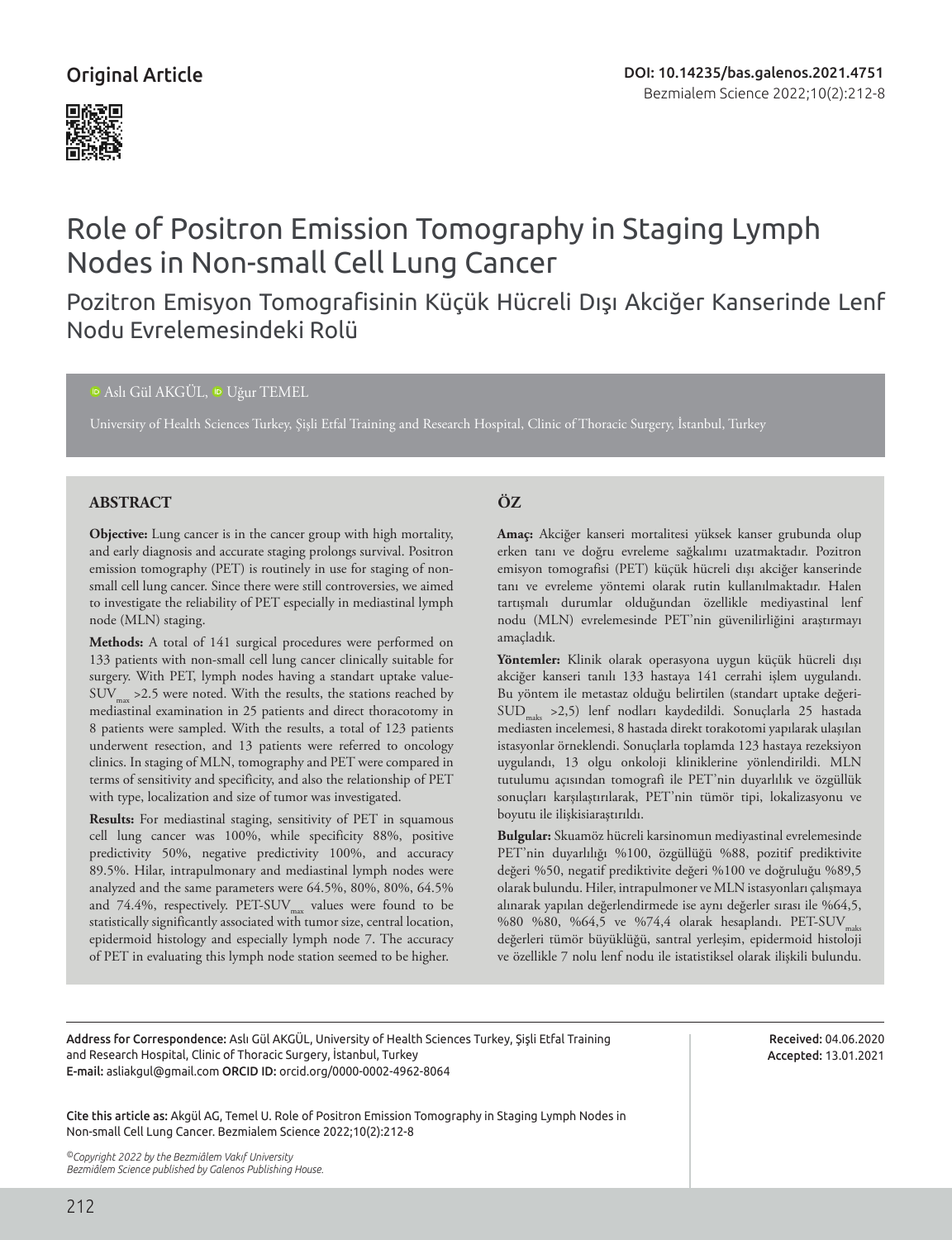**Conclusion:** PET gives statistically significant results when we evaluate the MLN stations one by one. In addition, PET results should be confirmed, especially in the centrally located adenocarcinoma subgroup. If PET can provide more reliable results in staging with advancing technology in medicine, it will perhaps take its place as the gold standard in lung cancer as a non-invasive technique.

**Keywords:** Lung cancer, mediastinal staging, PET

#### **Introduction**

Lung cancer is one of the most common malignancies and its frequency is increasing all over the world. In the early diagnosis of the tumor, computerized tomography (CT), sputum cytology and bronchoscopy can increase the number of patients suitable for surgery. Mediastinal lymph node (MLN) staging is the most important factor in determining both the treatment method and the prognosis (1,2).

Staging is mainly based on imaging techniques. CT is the most commonly used method for non-invasive staging of lung cancer, especially for lymph nodes. Evaluation on CT for lymph nodes is based on shape and size. Usually, the diameter over 1 cm is in favor of the enlarged lymph node; however, in histological examinations, metastasis can be detected in lymph nodes below 1 cm, and some lymphadenopathies (LAP) may be due to reactive hyperplasia or other benign causes (3). For this reason, mediastinoscopy is required for the majority of patients for mediastinal staging and is still considered the gold standard. Today, positron emission tomography (PET), which shows the biological activities of tumor cells, has been shown to be superior to thorax CT in the mediastinal staging of patients diagnosed as having non-small cell lung cancer (NSCLC). Therefore, PET, which is the noninvasive method for detecting MLN metastasis, has been reported to replace invasive mediastinoscopy (4-7).

In this study, we aimed to compare the histopathological results of mediastinal lymph nodes with non-invasive methods such as thorax CT and CT integrated PET for patients diagnosed as having NSCLC in our clinic.

### **Method**

Within 4 years, 141 surgical procedures were applied to 133 patients who were admitted to our clinic, diagnosed as having NSCLC by tissue biopsy, and were found to be eligible for surgical treatment. More than one surgical procedures were applied to 5 patients. All patients were evaluated with contrast thorax CT and PET examinations, which were performed within 30 days maximum before the operation, retrospectively and prospectively.

As laboratory tests, all patients underwent routine blood tests, arterial blood gas and related blood tests in those with additional diseases. Routinely, pulmonary function tests, electrocardiograms, echocardiography -to evaluate cardiac PET'nin özellikle bu lenf nodu istasyonunu değerlendirmedeki doğruluğu daha yüksek görünmektedir.

**Sonuç:** MLN istasyonlarını tek tek değerlendirdiğimizde, PET istatistiksel anlamlılık vermektedir. Bunun yanında, özellikle de santral yerleşimli adenokarsinom alt grubunda PET sonuçları doğrulanmalıdır. Tıpta ilerleyen teknoloji ile PET, evrelemede daha güvenilir sonuçlar verebilirse non-invazif teknik olarak akciğer kanserinde belki de altın standart olarak yerini alacaktır.

**Anahtar Sözcükler:** Akciğer kanseri, mediastinal evreleme, PET

functions more detailed- and other related examinations were also performed. Radiological examinations including posteroanterior and lateral direct chest X-rays and thorax CT which were performed to evaluate the localization and size of the tumor, lymph nodes and resectability of the tumor, were applied in all patients. Thorax multislice CT imaging was performed by delivering nonionic iodized contrast agent intravenously with an automatic injector pump. All thorax was scanned from upper clavicle level to upper surge at both lower adrenal gland image area and the raw data obtained were reconstructed without gap. Five-mm-thick axial images in multislice CT were evaluated in mediastinal window. In defining localization, tumors related to mediastinal pleura were defined centrally and others peripherally in 1/3 of the hemithorax. In the evaluation of mediastinal lymph nodes by using thorax CT, the lymph nodes with a short diameter greater than 1 cm were suspiciously considered pathological with probability of metastasis.

For the histopathological diagnosis of the lesion, bronchoscopic biopsy, transbronchial needle aspiration biopsy, transthoracic needle aspiration or tru-cut biopsy was performed. In patients with non-diagnostic results, thoracoscopy, and finally thoracotomy and frozen-section tissue examination were performed.

PET imaging was performed following 4-6 hours of fasting and a good hydration. If the blood glucose level was measured within normal limits, 10-15 mCi 18-fluorodeoxyglucose (FDG) injection was administered in the patient, and after waiting for 60 minutes images were gathered with integrated PET/CT camera. Examination for mediastinal lymphatic metastasis was evaluated visually first. In visual evaluation, mediastinal foci with increased uptake compared to the back-ground and surrounding tissue activity with normal biodistributionwere interpreted as suspicious for malignancy, and in cases where measurement was possible, the maximum standard uptake value  $(SUV_{mm})$  higher than 2.5 was interpreted in favor of malignancy.

In the identification of MLN, in accordance with the Mountain (8) classification, the records were created. After imaging MLN with PET as areas with high SUV $_{\rm max}$ , standart cervical mediastinoscopy for lymph nodes 2, 4, 7, anterior mediastinotomy for 5 and 6, and VATS for 8 were performed in 15 days for verification. After examining the pathology of the samples, patients with metastases were re-evaluated and directed to oncology clinics for neoadjuvant or non-surgical treatment. Appropriate resection and systematic mediastinal lymphatic sampling with thoracotomy or VATS were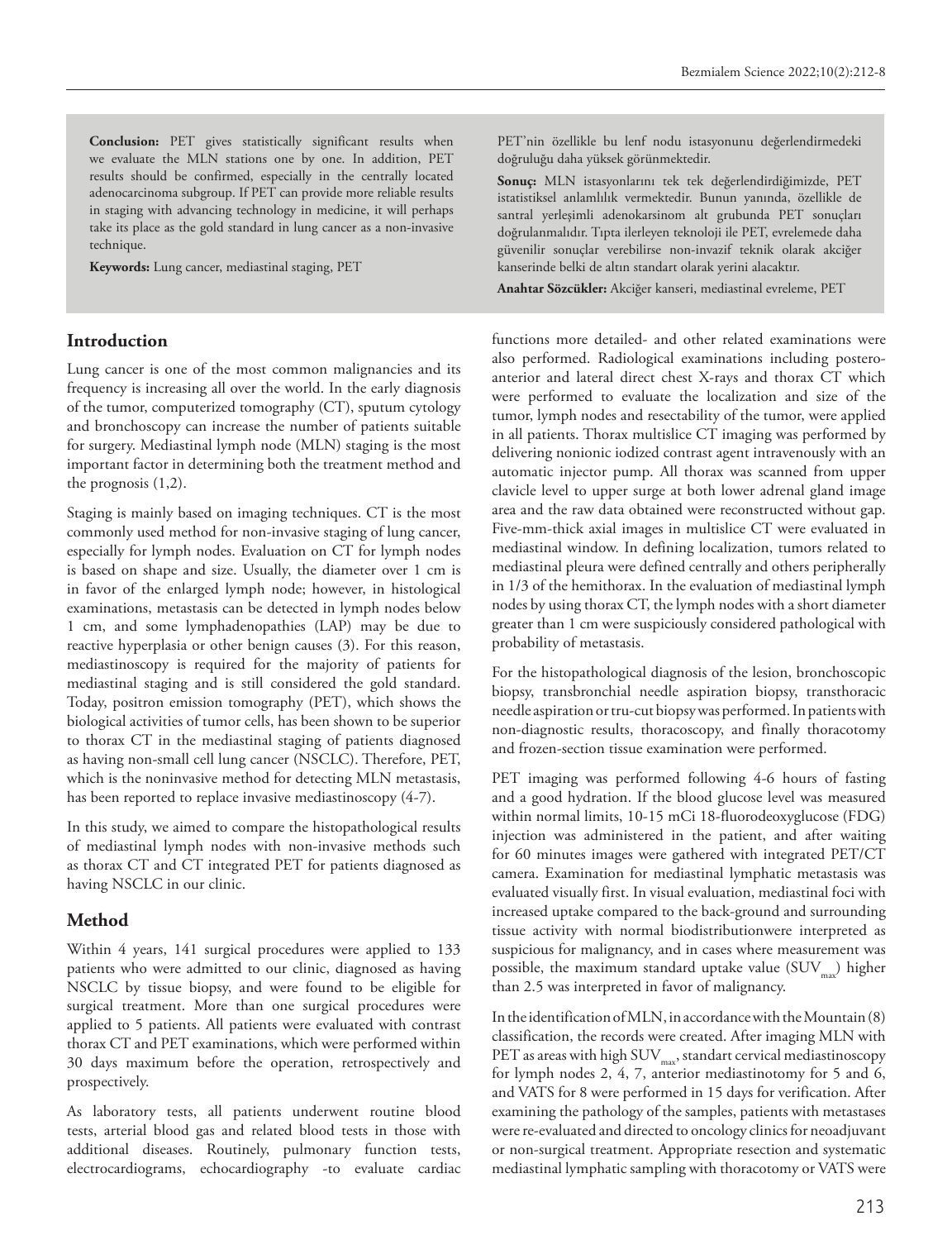performed in patients in whom metastasis was not detected in lymph node examinations.

The histopathological diagnosis obtained as a result of interventions for lymph nodes and lesions has been accepted as the gold standard. It was aimed to compare histopathological diagnosis with imaging methods. Thorax CT, PET, mediastinoscopy, anterior mediastinotomy, VATS and thoracotomy results were recorded. In accordance with the definitions below, true positive, true negative, false positive, false negative rates were determined, and sensitivity, specificity, positive predictive value (PPV), negative predictive value (NPV) and accuracy rates were compared.

#### **Statistical Analysis**

Excel and SPSS (Statistical Package for Social Sciences) 16 for Windows statistics program were used. In comparison of parameters, Fisher verification test, chi-square test and Student's t-test were used. As a result of the analyzes, "p" values that were less than 0.05 were considered significant.

#### **Results**

Ninety-nine (74.4%) of the patients were male and 34 of them (25.6%) were female. Their ages ranged from 24 to 83, with the mean of 60.7. In the histopathological differentiation of malignant tumors, squamous cell carcinoma (SCC) was detected in 48 (34%), adenocarcinoma in 45 (32%), sarcoma in 8 (5.7%), and adenosquamous carcinoma in 5 (3.5%) patients. Other histologies were metastatic carcinoma (n=4), large cell carcinoma (n=2), lymphoma (n=2), and the rest were pleomorphic carcinoma, carcinoid tumor, mesenchymal tumor and anaplastic carcinoma.

Localization of 141 tumors in 133 patients was right lung in 75 (53.2%) patients and left in 66 (46.8%) patients. Seventy four (52.5%) tumor lesions were located peripherally and 67 (47.5%) centrally. Enlarged lymph node was observed with 33 (23.4%) tumors in thorax CT evaluation. After surgery, 17 (51.5%) of the patients were not detected as having malignant tumor, while 6 (6%) of 108 patients that were not suspicious for malignancy in CT, were detected as having malignant tumor (Table 1).

Mediastinal LN involvement was detected in 33 (23.4%) patients on PET. Lymph nodes were evaluated by applying mediastinoscopy, mediastinotomy, VATS and thoracotomy. Eight patients were taken directly to thoracotomy, 2 of them were diagnosed as having lymphoma with wedge resections, N2 was detected in 2 patients (positive lymph nodes were 5 and 6 in one patient, and a different node from PET; no=9, was positive in other patient). Four patients were taken directly to thoracotomy after neoadjuvant. In 12 patients who were performed preoperative invasive lymph node evaluation, malignancy was found, while 8 patients had no tumor metastasis, and 5 patients had benign disease. Thirteen patients (with 1 patient added from PET negative group, but mediastinoscopy was applied because of the brain metastasis and it was found positive) with LNM were referred to oncology clinic for the purpose of neoadjuvant or adjuvant therapy. Mediastinal LN dissection was conducted on patients who underwent thoracotomy with a negative lymph node. In all patient groups, lobectomy and bilobectomy were performed in 80 (56.7%) patients, wedge resection in 32 (22.7%), pneumonectomy in 11 (7.8%), and mediastinal staging in 18 (12.8%). The tumors were localized at upper lobes in 84 (68.3%) of the resections, at lower lobes in 33 (27%), and hilar in 6 (4.7%).

In 1 patient, who underwent preoperative invasive evaluation (mediastinoscopy for no=7 positivity) and was not detected as having mediastinal metastasis, was found as having N2 (no=8 lymph node) positivity (16.6%). In this patient, the histopathology of the tumor was adenocarcinoma and it was located in the right lower lobe. N2 or N3 lymph nodes were found positive in 12 of 25 patients who underwent preoperative invasive staging with mediastinoscopy after detecting positivity with PET. Sensitivity and specificity could not be calculated because thoracotomy was performed only in patients with N2 negative results in mediastinoscopy.

From 108 patients who did not have metastases in MLN, 1 patient with solitary brain metastasis was examined, and histopathological evaluation revealed N2 (no=6) despite PET negativity and referred also to oncology. And N2 was detected in 5 patients also, who were directly resected and dissected with thoracotomy.

| Table 1. PET and CT evaluation between each-other and for various parameters. |                          |               |        |       |            |  |  |  |
|-------------------------------------------------------------------------------|--------------------------|---------------|--------|-------|------------|--|--|--|
|                                                                               | Sensitivity %            | Specificity % | PPV %  | NPV % | Accuracy % |  |  |  |
| <b>CT</b>                                                                     | 67                       | 83            | 42     | 93    | 80.3       |  |  |  |
| <b>PET</b>                                                                    | 70                       | 85            | 45     | 94    | 82.5       |  |  |  |
| PET SCC mediasten                                                             | 100                      | 88            | 50     | 100   | 89.5       |  |  |  |
| PET adenocarcinoma mediasten                                                  | 54                       | 81.5          | 58     | 78.5  | 72.5       |  |  |  |
| PET central                                                                   | 81                       | 78            | 54     | 93    | 79         |  |  |  |
| PET peripheric                                                                | 40                       | 90            | 25     | 95    | 86         |  |  |  |
| PET hilar LN                                                                  | 23                       | 88            | 39     | 78    | 72.4       |  |  |  |
| PET paranchimal LN                                                            | $\overline{\phantom{a}}$ | 98            | $\sim$ | 89    | 87.4       |  |  |  |
| PET all LN                                                                    | 64.5                     | 80            | 64.5   | 80    | 74.4       |  |  |  |

Table 1. PET and CT evaluation between each-other and for various parameters

PPV: Positive predictive value, NPV: Negative predictive value, CT: Computed tomography, PET: Positron emission tomography, SCC: Squamous cell carcinoma, LN: Lymph node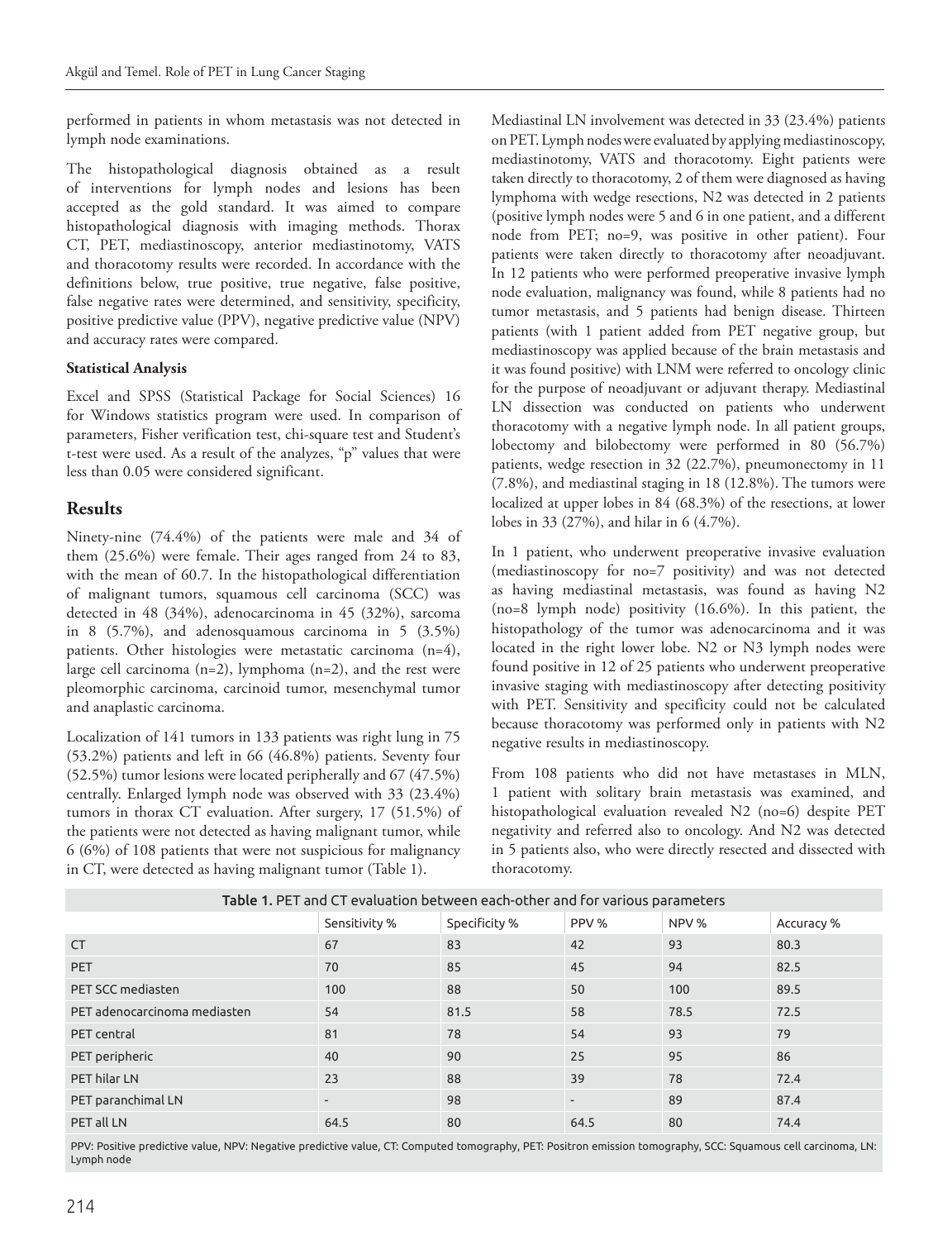Of the patients with false positive results, 29% (n=5) had adenocarcinoma, 65% (n=11) squamous cell carcinoma, and 1 (6%) pleomorphic carcinoma. In 9 (53%) patients, the tumor was localized in the right lung and in 13 (76.4%) in the upper lobe. Tissue diagnosis was adenocarcinoma in all 6 patients with false negative results with PET. Four (66.6%) of the tumors localized in the upper lobe, were in the left lung and 2 (33.4%) in the right.

In measuring the accuracy of mediastinal lymph nodes evaluated by using PET, according to histopathological subtypes, statistical evaluation was made and the rates in SCC and adenocarcinoma were examined (Table 1). As a result of comparing the two histopathological types of tumors, the likelihood-ratio, which was found to be 8.9 in SCC, was significantly higher than the value of 2.9 in adenocarcinoma. When we looked at the differences in sensitivity, a significant difference was observed again. With these data, a statistically significant difference was observed between the two histopathologies in terms of the reliability of PET in MLN staging. In addition, all lymph node stations were included in the study and PET results were evaluated (Table 1).

The sensitivity of PET results in terms of MLN in centrally located tumors was found to be significantly high (Table 1). The relationship between the high value of  $\text{SUV}_{\text{max}}$  measured for the MLN and the central location was statistically significant.

In the examination of hilar lymph nodes (no=10 and 11), metastasis was detected in 18 patients by using PET examination. While positivity was found at 7 (38.8%) of 18 stations evaluated by surgical staging, metastasis was not observed in 11 (61.2%). In the examination of 105 patients without any involvement in the hilar region, metastatic lymph node was detected in 23 (22%) patients after surgical staging (Table 1).

In the statistical evaluation, the high value of  $\text{SUV}_{\text{max}}$  for hilar lymph nodes and no=9 mediastinal node was found to be related with tumor size (>1.5 cm) and gender (male). In the examination of the parenchymal lymph nodes (no=12-14) with PET screening, metastasis was detected in 2 patients. While metastasis was not detected in these 2 patients after staging with surgery, 14 (11.2%) positivities were detected among 125 stations which were indicated to have no metastasis in PET. Since both patients with lymph nodes detected in the parenchyma were found to be negative in pathological evaluation, the sensitivity could not be determined (Table 1).

The  $\text{SUV}_{\text{max}}$  values measured for MLN were compared with pathology results of lymph node stations and examined individually. In the statistical evaluation, a significant relationship was observed between a high SUV<sub>max</sub> value of meanly 12.4 (7.3-19), and the positive pathology results of the stations numbered 4, 7, 8 and 9.

In the evaluation of lymph nodes considering the final stages of the patients with the histopathological results determined after all surgical interventions, 83 (63%) patients had N0, 27 (20.6%) N1, and 21 (16.4%) N2. Ten patients were exceptional of staging because of having lymphoma, sarcoma, metastatic tumors, and carsinoids. According to these results, N1 was found in 15 of the

patients and N2 in 4 which were found as N0 in PET. N2 was found in 2 of 14 patients, and N0 in 9 which were found as N1 in PET. N1 in 9 and N0 in 8 were detected which were found as N2 in PET (Table 2).

When a comparison was made between the two groups, the N2 rate was 4.3% higher in patients who had N0 with PET examination, and the N2 rate was 14.3% higher after histopathological diagnosis in patients who were detected as having N1 with PET. These results should be taken into consideration in clinical evaluation, as it showed that the probability of N2 was higher in patients with N1 detected with PET compared to those with N0.

Clinical staging with PET performed by evaluating MLN was compared to histopathological staging achieved after surgical methods. While compatibility with the initial stage was found in 88 (62.4%) patients, a regression in the stage was observed in 31 (22%), and a progress in stage was observed in 22 (15.6%).

Comparing the final stages determined according to histopathological diagnoses and clinical staging, it was found that the stage was confirmed in 61% of 1A group, 60% of 1B group, 0% of 2A group, 60% of 2B group, 50% of 3A group, and 100% of 3B and 4 groups. When statistical analysis was performed, no significant difference was found between tumor diameter and histology and the first- last stage change, but it was determined that left sided and centrally localized tumors had a statistically significant. It was also determined that the "p" value calculated in relation to the SUV $_{\text{max}}$  of the mass was at the limit (p=0.05). This may give an idea that tumors of left lung and centrally localized tumors with tumor size of greater than 2 cm and having high  $\text{SUV}_{\text{max}}$  have a greater risk of malignancy correlance.

Of 17 false positive results obtained withMLN, 1 was detected as reactive hyperplasia, 2 as granulomatous reaction, 2 as sarcoidosis, 2 as sinus histiocytosis, 3 as anthracosis, and 7 as tuberculosiswith PET. The  $\text{SUV}_{\text{max}}$  calculated for lymph nodes ranged from 2.7 to 10.8. Nine of them had also positivity in the form of lymphadenopathy in thorax CT.

Tumor was localized in the left lung in 8, right lung in 9 in the upper lobes in 13, and centrally in 11 patients. Of the lymph nodes with false positive results with PET, 10 were lower right paratracheal (no=4R), 5 subcarinal (no=7), 3 right upper paratracheal (no=2R), 2 left lower paratracheal (no=4L), 2 subaortic (no=5), 1 wasleft upper paratracheal (no=2L), 1 wasparaaortic (no=6), and 1 was right paraesophageal (no=8R) lymph nodes.

#### Table 2. Comparison of PET and histopathology for mediastinal staging

Histopathology

|                                   |                | N <sub>0</sub> | N <sub>1</sub> | N <sub>2</sub> |  |  |  |  |
|-----------------------------------|----------------|----------------|----------------|----------------|--|--|--|--|
|                                   | N <sub>0</sub> | 66             | 15             |                |  |  |  |  |
| <b>PET</b>                        | N <sub>1</sub> | 9              | २              | 2              |  |  |  |  |
|                                   | N <sub>2</sub> | 8              | 9              | 15             |  |  |  |  |
| PET: Positron emission tomography |                |                |                |                |  |  |  |  |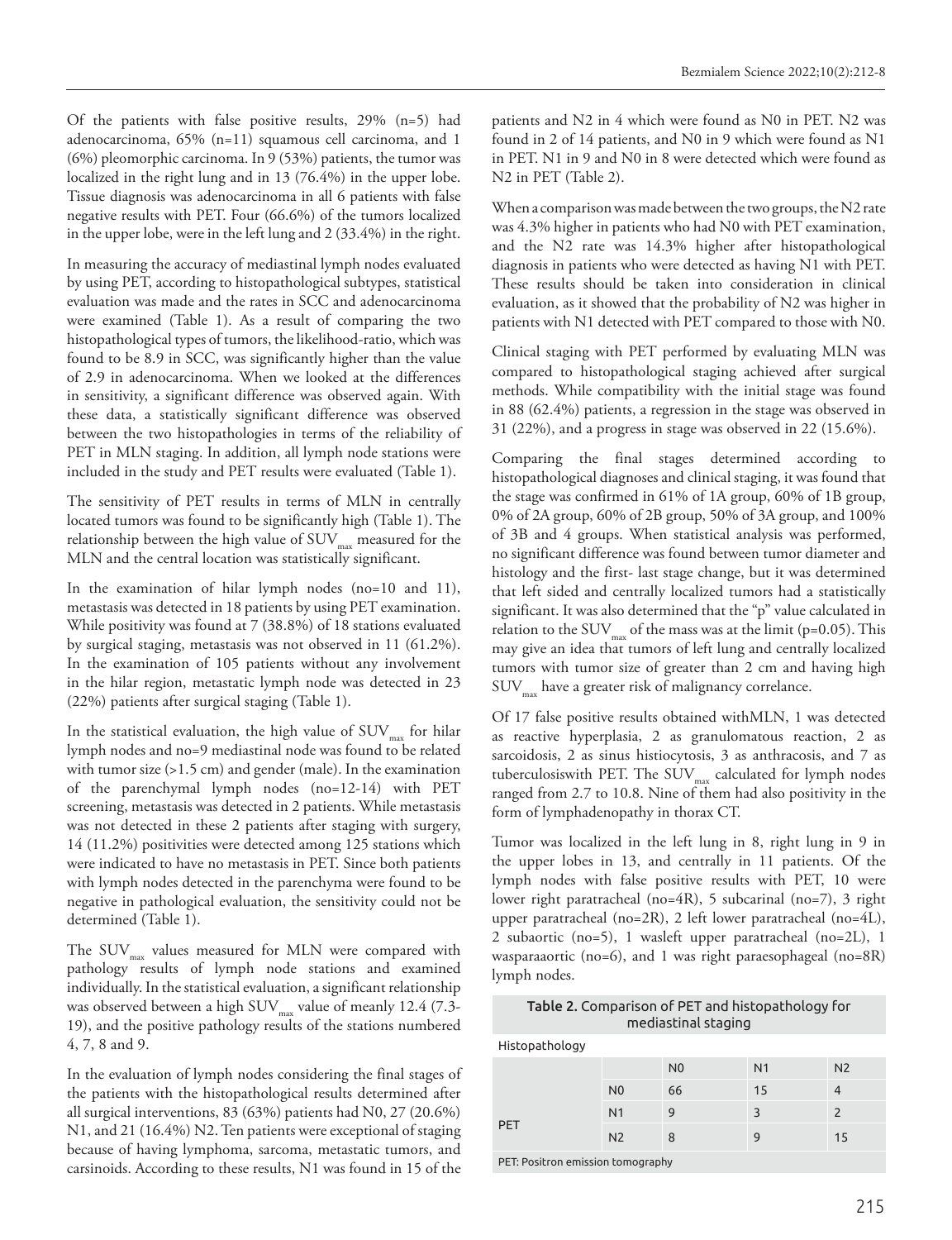Seven of the mediastinal lymph nodes evaluated by using PET were identified as false negative. Histopathological diagnosis was adenocarcinoma in all of them. Three were identified as LAP in CT. Tumor was located in upper lobes in all of them and it was localized in the left lung in 4 patients, and centrally in 3. Of false negative results in PET, 3 were detected in lymph station 5, 2 in lymph node station 6, and 2 in lymph node station 4R.

#### **Discussion**

In a patient with diagnosis of lung cancer, the research steps include clinical evaluation, risk factors, and CT image in the first step. Possible diagnosis, cell type and stage are determined. In the second step, diagnosis and staging are confirmed by using advanced radiological and invasive techniques. In the last step, the treatment option is determined. The choice of treatment and prognosis in a patient with lung cancer are closely related to the stage at the time of diagnosis. The main purpose of the intrathoracic staging of NSCLC is to investigate the involvement of MLN. It is divided into imaging and sampling magnetic resonance and PET are used in staging together with thorax CT. The most important indication of screening is to decide surgery or chemotherapy and/or radiotherapy by separating potentially resectable early stage cancers from nonresectable advanced ones  $(5,9)$ .

Pathological sampling can be performed via transthoracic fine needle aspiration, transbronchial fine needle aspiration, endoscopic ultrasound, Endobronchial ultrasound-guided, mediastinoscopy, mediastinotomy, thoracoscopy and thoracotomy. Thorax CT detects a pathologic lymph node, but is unable to distinguish benign disease-related enlargements from metastasis. In studies, it has been reported that metastases can not be detected in 40% mediastinal lymphadenopaties at thorax CT, while metastases are detected in 15-20% of lymph nodes that do not reach the pathological size. In MLN staging, the sensitivity of CT with approximate values is reported as 65%, specificity as 76%, and accuracy as 73% (9-12). While the results we obtained in our study were found to be within the range specified in the literature, it was decided that CT would not be sufficient for mediastinal staging alone.

None of today's methods seems ideal in mediastinal staging alone for NSCLC. Various combinations of these methods are used for reliable mediastinal staging. Given all this, PET has been introduced as a promising method. Comparative studies of CT-PET efficacy including early periods showed that PET was superior in MLN staging (5,13,14). PET is thought to be a non-invasive method that can replace mediastinoscopy with high accuracy rates. However, the studies in the following years were not as satisfactory as the positive results we achieved in the early period. In the study of Gonzalez-Stawinski et al. (15) including 202 patients, PET sensitivity was calculated as 64%, specificity 77%, PPV 44%, and NPV 88% in MLN staging.

Toloza et al. (5) reported sensitivity, specificity, PPV and NPV of mediastinoscopy as 81%, 100%, 100%, and 91%, respectively in the study, which included 14 series involving 5,687 patients.

In an invasive guide-study of Detterbeck et al. (16), sensitivity and specificity of mediastinoscopy were found as 78% and 100%, respectively in the examination of the results of 19 series containing a total of 6505 patients. The disadvantage of the procedure is being an invasive method that requires general anesthesia and having risks of morbidity and mortality.

By some authors, it is argued that mediastinoscopy can be neglected in patients with a peripherally localized tumor in small diameter without suspicion of N2 with screening while some others believe that it is mandatory in every patient (6,13,16,17). In our study, mediastinoscopy was not performed in patients who were not considered to be N2 clinically and radiologically. Twenty five patients with high FDG uptake in MLN according to PET, underwent mediastinal staging and 8 patients without metastasis underwent thoracotomy. When the last pathologies of the lymph nodes were examined, 7 patients had no lymph node involvement in the mediastinum, while 1 (16.6%) patient had a false negative result. With this result, the accuracy rate of mediastinoscopy was calculated as 83.4%. However, mediastinoscopy was performed for lymph node 7, which was indicated as positive in PET, and pathology result was learned as negative. After the thoracotomy, it was the lymph node station number 8, which was found to be positive. Therefore it may not be correct to define the result of mediastinoscopy as false negativity. In addition, the fact that there may be problems in the correct definition of anatomical structures with PET examination should not be ignored in this patient.

In determining mediastinal metastases, many studies were conducted to compare PET and other conventional imaging methods, and sensitivity, specificity, PPV and NPV were calculated. In the report of Birim et al. (18) in 2005, CT and PET were compared by evaluating 17 series. Consecutive CT and PET sensitivities were 59% and 83%, and their specificities were 78% and 92%, respectively. In more comprehensive and detailed studies, PET was not found to be a 100% reliable method (10,19). In the study published by Ebihara et al. (20), it was stated that besides detecting N1, PET could be superior for especially upper mediastinal lymph nodes. The accuracy of PET was also investigated in different series including high patient numbers and it was stated that PET was not significant in diagnosis, staging and prognosis evaluation in tumors smaller than 2 cm (9,10).

In the light of the statistical results we reached in our study, the sensitivity and specificity of CT and PET were compared in terms of MLN. The comparison of the  $\mathrm{SUV}_\mathrm{max}$  measured by the PET scan especially at no=7 station and number 4, 8 and 9 lymph node stations, was found statistically significant.

In some studies, FDG uptake in PET was found to be lower in adenocarcinoma, bronchoalveolary carcinoma and carcinoid tumors due to false negativity, whereas some did not support this (21,22). In our study, PET's sensitivity in MLN detection was found high for 48 patients diagnosed as having SCC. However, 45 patients diagnosed as having adenocarcinoma were found to have lower rates of detecting MLN (Table 1). When comparing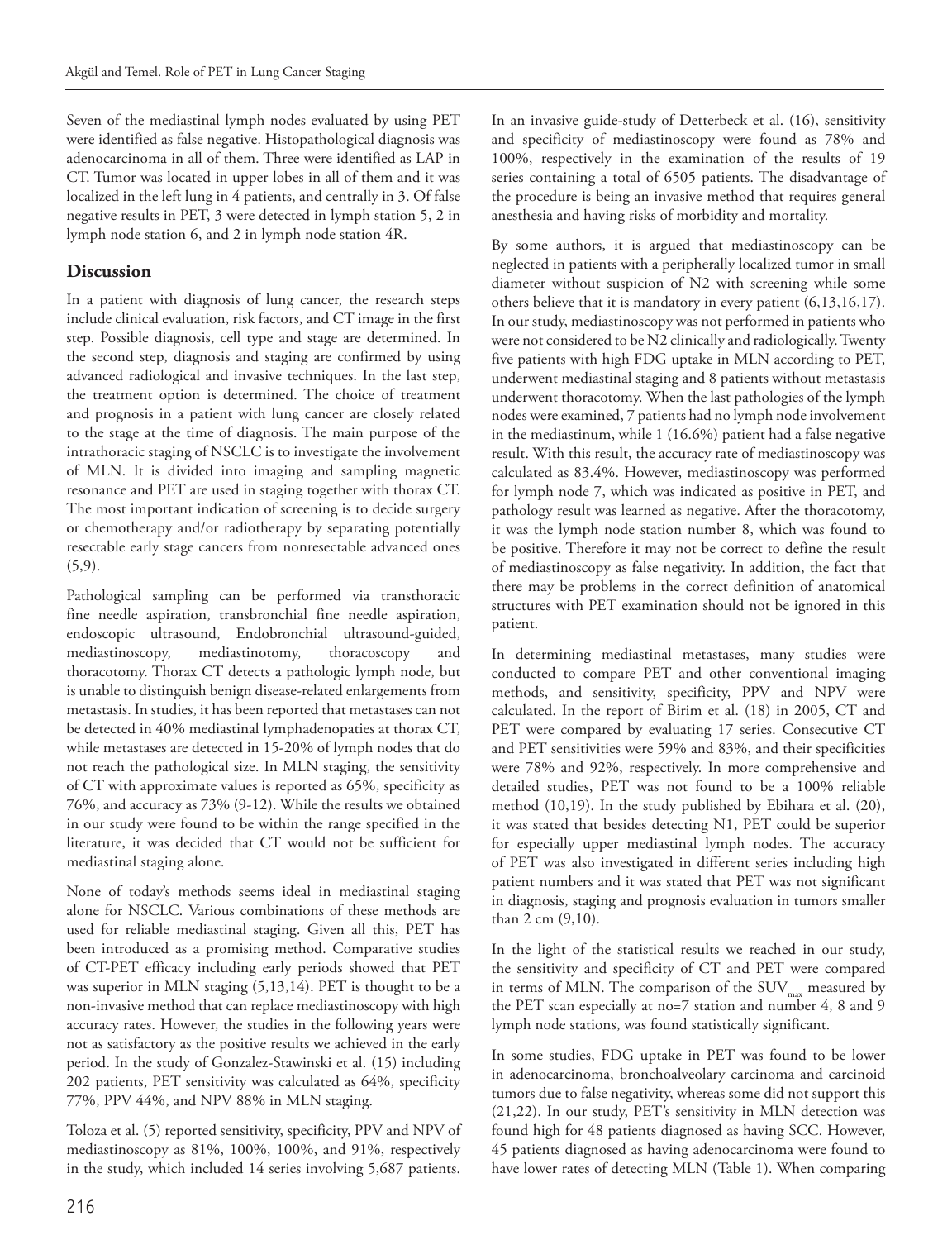the two histopathological tumor types, the high difference between them in terms of PET sensitivity and specificity and accuracy rate was found statistically significant. A significant relationship was determined also between the high  $\text{SUV}_{\text{max}}$  of the mass and the SCC.

The most important problem in PET is that FDG uptake may increase in some benign pathologies other than tumor as well as malignant tumor tissue. Granulomatous lesions such as tuberculosis- seen frequently in our country- sarcoidosis, aspergillosis, coccidioidomycosis, histoplasmosis and reactive hyperplasias that may develop secondary to pneumonia can give misleading results between 16-55% as stated in the literature  $(23,24)$ .

In our study, statistical analyses were made for the lymph nodes, besides, false positive results were obtained in 15 (10.6%) patients after histopathological examination for lung lesions also. Final diagnoses after surgical procedures were tuberculosis in 7 (46.6%) patients, suture granuloma in 3 (20%), Bronchiolitis obliterans organized pneumonia in 2 (13.3%), and aspergilloma in 1, sarcoidosis in 1, and sequestration in 1 (6.7%). SUV $_{\text{max}}$  had a median value of 4.82 (2.5-15). When the tumor diameter (>2 cm) and the  $\text{SUV}_\text{max}$  of the tumor were compared, a significant relationship was determined.

#### **Study Limitations**

It is reported by some authors that PET is not sufficient to detect small-size metastatic lymph nodes (3,25). In our study, 14 (42.4%) of 33 patients with MLN detected in CT, were also confirmed pathologically. In 3 (21.4%) of the same 14 patients, there was no involvement in the MLN with PET. This result suggests that in patients with a lymph node detected with CT, it is necessary to verify it by using invasive methods even if PET is negative. In our study, relationship between central and peripheric tumor locations and PET accuracy was statistically significant. Similarly, a significant correlation was found between the  $\text{SUV}_{\text{max}}$  measured for mediastinal lymph nodes and central location. Likewise, the correlation of localization of the upper lobe with the  $\text{SUV}_{\text{max}}$  was also significant, but this significance was controversial due to the apparent numerical superiority of tumors localized to the upper lobe in our study.

#### **Conclusion**

The use of PET has an important place in the staging of intrathoracic malignancies today. Although the PET's efficacy is generally low in MLN staging compared to mediastinoscopy, the question of whether it may have the potential to replace mediastinoscopy in some specific patients based on our study with considering developing technology, is still open to debate.

As a result of our study;

PET seems to be sufficient in terms of MLN staging, especially in peripherally located squamous cell lung cancer.

The reliability of PET is low in adenocarcinoma, especially in those located centrally, so preoperative invasive staging should be done.

PET results only seem reliable at the subcarinal lymph node station (no=7), in cases of single-station positivity.

PET results are not reliable in lesions smaller than 1 cm. Clinical correlation should be considered as false negative results can be encountered.

Considering the rate of false negativity in patients with negative PET involvement who have mediastinal lymphadenopathy detected in thorax CT, it will be appropriate to perform invasive staging for mediasten in radiologically N2 patients.

In clinical evaluation, final results should be taken into consideration as it shows that the probability of N2 is higher in patients with N1 detected with PET compared to those with N0.

#### **Ethics**

**Ethics Committee Approval:** The ethical committee approval was obtained from Marmara University Medical Faculty, with approval number of 21.07.2006- B.30.2.MAR.0.01.00.02/ AEK-275

**Informed Consent:** An informed consent form was obtained from all participants.

Peer-review: Externally peer reviewed.

#### **Authorship Contributions**

Surgical and Medical Practices: A.G.A., U.T., Concept: A.G.A., Design: A.G.A., U.T., Data Collection or Processing: A.G.A., U.T., Analysis or Interpretation: A.G.A., U.T., Literature Search: A.G.A., U.T., Writing: A.G.A., U.T.

**Conflict of Interest:** No conflict of interest was declared by the authors.

**Financial Disclosure:** The authors declared that this study received no financial support.

#### **References**

- 1. Mountain CF, Dresler CM. Regional lymph node classification for lung cancer staging. Chest 1997;111:1718-23.
- 2. Ronald BP, LoCicero J, Daly BDT. Lung cancer: surgical treatment of non-small cell lung cancer. In: Shields TW, LoCicero J, Ronald BP, Rusch VW, eds. General thoracic surgery. 6th ed. Philadelphia: Lippincott Williams & Wilkins; 2005;106:1548-87.
- 3. Yasufuku K, Nakajima T, Motoori K, Sekine Y, Shibuya K, Hiroshima K, et al. Comparision of endobronchial ultrasound, positron emission tomography, and CT for lymph node staging of lung cancer. Chest 2006;130:710-8.
- 4. Van Rens MT, de la Riviere AB, Elbers HR, van Den Bosch JM. Prognostic assesment of 2,361 patients who underwent pulmonery resection for non-small cell lung cancer, stage I, II, and IIIA. Chest 2000;117:374-9.
- 5. Toloza EM, Harpole L, Detterbeck F, McCrory DC. Invasive staging of non-small cell lung cancer: a review of the current evidence. Chest 2003;123(1 Suppl):157S-66S.
- 6. Kimura H, Iwai N, Ando S, Kakizawa K, Yamamoto N, Hoshino H, et al. A prospective study of indications for mediastinoscopy in